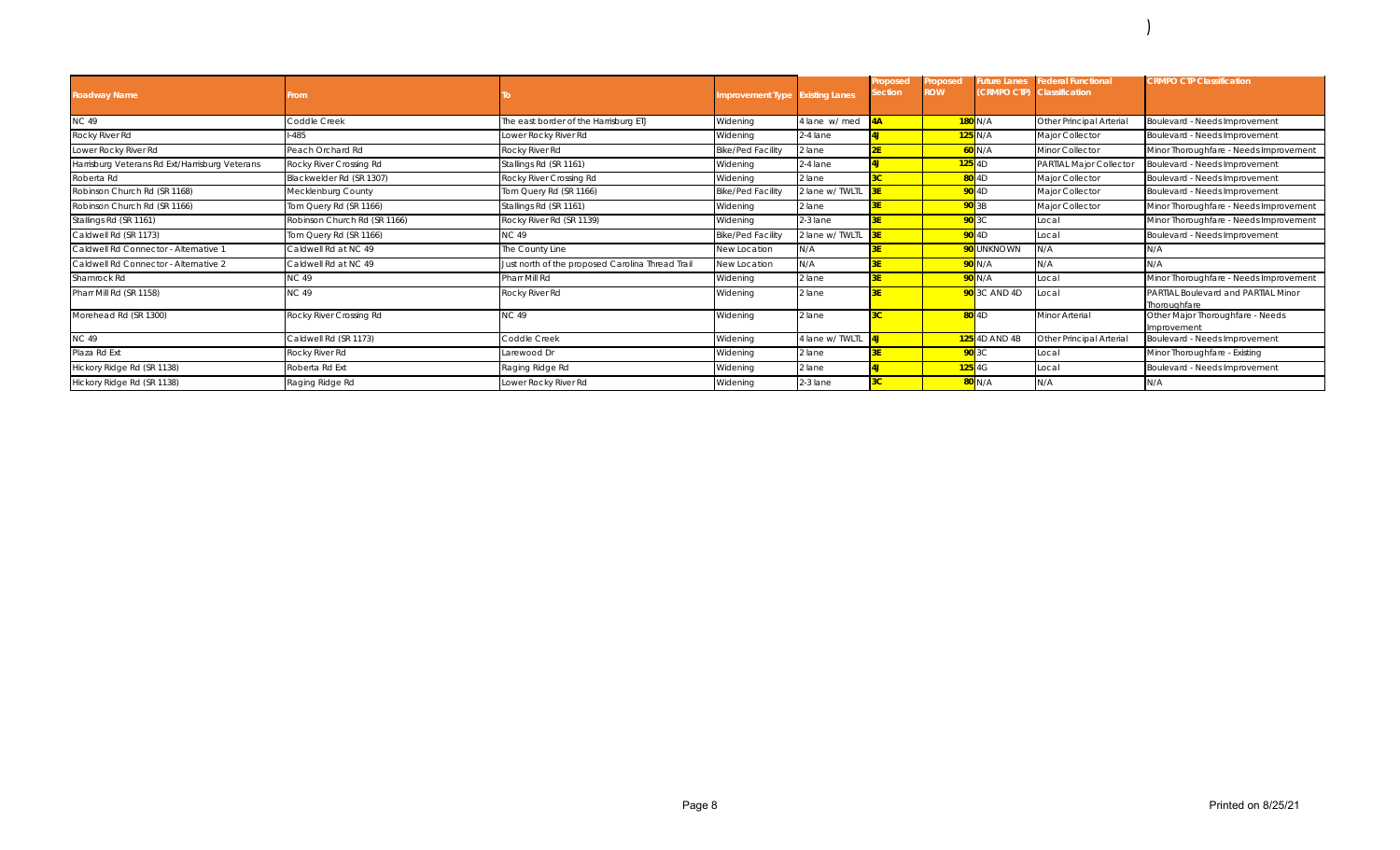| <b>THOROUGHFARE INDEX</b> |                                                                                                                |                                                                                              |              | <b>EXISTING</b>                             |              |                    | 2019-2020         | <b>COMMENTS</b>                                        |
|---------------------------|----------------------------------------------------------------------------------------------------------------|----------------------------------------------------------------------------------------------|--------------|---------------------------------------------|--------------|--------------------|-------------------|--------------------------------------------------------|
|                           |                                                                                                                |                                                                                              | <b>New</b>   |                                             | <b>Dist</b>  | Cross-             | <b>ROW</b>        |                                                        |
| ID#                       | <b>Facility &amp; Segment</b>                                                                                  | From - To                                                                                    | Location     | lanes                                       | (mi)         | Section            | (f <sup>t</sup> ) | <b>Multi-Use Corridor</b>                              |
| 131                       | <b>ARCHIBALD RD (SR 1153)</b>                                                                                  | Rocky River Rd - Zion Church Rd                                                              |              |                                             | 1.11         | $2-A/ADO$          |                   |                                                        |
| 113                       | <b>BEARD RD EXT.</b>                                                                                           | Mecklenburg Co -- Christenbury Pkwy                                                          | Y            | $\overline{\phantom{a}}$                    | 0.86         | $3-C$              | 80                |                                                        |
| 265                       | <b>BROOKWOOD AV</b>                                                                                            | <b>Church St -- Burrage Rd</b>                                                               |              | $\overline{\mathbf{c}}$                     | 1.05         | $3-C$              | 80                |                                                        |
| 746                       | <b>BRUTON SMITH BOULEVARD (SR 2894)</b>                                                                        | US 29 - ZMAX Raceway                                                                         |              | $\overline{4}$                              | 0.60         | $6-F$              | 130               | <b>MB: W/O BIKE LANES</b><br><b>MB; W/O BIKE LANES</b> |
| 772<br>747                | <b>BRUTON SMITH BOULEVARD (SR 2894)</b><br><b>BUFFALO AV</b>                                                   | ZMAX Raceway -- I-85<br><b>McGill Ave - Church St</b>                                        |              | $\overline{5}$<br>$\overline{2}$            | 1.44<br>0.22 | $6-F$<br>$2-G$     | 130<br>85         |                                                        |
| 748                       | <b>BURRAGE RD</b>                                                                                              | Old Salisbury-Concord Rd -- Brookwood Ave                                                    |              | $\overline{2}$                              | 0.94         | $2-E$              | 60                |                                                        |
| 749                       | <b>BURRAGE RD</b>                                                                                              | Brookwood Ave -- NC 3 (Branchview Dr)                                                        |              | $\overline{2}$                              | 1.25         | $2-E$              | 60                |                                                        |
| 250                       | <b>BURRAGE RD</b>                                                                                              | NC 3 (Branchview Dr) -- Lake Concord Rd                                                      |              | $\overline{\mathbf{z}}$                     | 0.55         | $2-E$              | 60                |                                                        |
| 752                       | <b>CABARRUS AV (SR 1002)</b>                                                                                   | <b>US 29 - US 601</b>                                                                        |              | $\overline{4}$                              | 0.24         | $5-A$              | 100               |                                                        |
| 751                       | <b>CABARRUS AV (SR 1002)</b>                                                                                   | US 601 - Old Charlotte Rd                                                                    |              | $\overline{\mathbf{4}}$                     | 0.82         | $2-J$              | 90                |                                                        |
| 750                       | <b>CABARRUS AV (SR 1002)</b>                                                                                   | Old Charlotte Rd - Kerr St                                                                   |              | $\overline{2}$                              | 0.51         | $2-J$              | 90                |                                                        |
| 753                       | <b>CABARRUS AV (SR 1002)</b>                                                                                   | Kerr St -- NC 73 (Church St)                                                                 |              | $\overline{2}$                              | 0.57         | $2-J$              | 90                |                                                        |
| 921<br>754, 77, 98        | <b>CABARRUS AV (SR 1002)</b><br><b>CALDWELL CONNECTOR</b>                                                      | NC 73 (Church St) -- NC 3 (Branchview Dr)                                                    | $\mathbf{v}$ | $\mathbf{2}$                                | 0.76<br>2.02 | $2-J$<br>$4-D$     | 90<br>110         |                                                        |
| 192                       | <b>CENTRAL DR NW</b>                                                                                           | Weddington Rd Ext - US 29<br>$NC$ 73 - $US$ 29                                               |              | $\mathfrak{D}$                              | 0.28         | $3-C$              | 80                |                                                        |
| 1053                      | <b>CENTRAL DR NW</b>                                                                                           | McGill Ave -- End/Central Dr EXT                                                             |              | $\overline{\mathbf{z}}$                     | 0.37         | 2H                 | 75                |                                                        |
| 1102                      | <b>CENTRAL DR EXT</b>                                                                                          | Central Dr NW - Epworth St NW                                                                | $\mathbf{v}$ | $\overline{\phantom{a}}$                    | 0.18         | 2H                 | 75                |                                                        |
| 49                        | <b>CHESTNUT DR</b>                                                                                             | Lincoln St - NC 73 (Union St)                                                                |              | $\overline{2}$                              | 0.23         | $2-E$              | 60                |                                                        |
| 88                        | <b>CHRISTENBURY PKWY (SR 1447)</b>                                                                             | Derita Rd (SR 1445) -- Cox Mill Rd (SR 1448)                                                 |              | $\overline{4}$                              | 0.39         | $4-D / ADQ$        | 110               |                                                        |
| 33                        | <b>CHRISTENBURY PKWY (SR 1447)</b>                                                                             | Cox Mill Rd -- Millstream Ridge                                                              |              | $\overline{\mathbf{c}}$                     | 0.56         | $4-D$              | 110               | <b>MB; W/O BIKE LANES</b>                              |
| 566                       | <b>CONCORD MILLS BLVD (SR 2894)</b>                                                                            | Derita Rd -- I-85                                                                            |              | $\overline{\mathbf{4}}$                     | 1.08         | $6-F$              | 130               | <b>MB; W/O BIKE LANES</b>                              |
| 245                       | <b>COPPERFIELD BLVD</b>                                                                                        | I-85 -- NC 3 (Branchview Dr)                                                                 |              | $\overline{5}$                              | 1.71         | $5-A/ADO$          | 100               |                                                        |
| 256<br>263                | CORBAN AV<br><b>COUNTRY CLUB</b>                                                                               | Powder St - NC 73 (Church St)                                                                |              | $\overline{2}$<br>$\overline{2}$            | 0.77<br>0.61 | $2-H$<br>$3-C$     | 75<br>80          |                                                        |
| 50                        | COX MILL RD (SR 1448)                                                                                          | <b>NC 3 (Branchview Dr) - US 29 (Concord Pkwy)</b><br>Poplar Tent Rd (SR 1394) - Rocky River |              | $\overline{2}$                              | 1.52         | $3-C$              | 80                |                                                        |
| 87                        | <b>COX MILL RD (SR 1448)</b>                                                                                   | Rocky River - Christenbury Pkwy (SR 1447)                                                    |              | $\overline{2}$                              | 0.75         | $3-C$              | 80                |                                                        |
| 243                       | <b>CRESTMONT DR (SR 2643)</b>                                                                                  | Old Airport Rd (SR 2635)- NC 73                                                              |              | $\mathbf{2}$                                | 2.00         | $2-C$              | 50                |                                                        |
| 86                        | <b>DERITA RD (SR 1445)</b>                                                                                     | Poplar Tent Rd -- Concord Mills Blvd                                                         |              | $\mathcal{L}$                               | 2.54         | $4-C$              | 110               | <b>W/SHARROWS</b>                                      |
| 1141                      | DERITA RD (SR 1445)                                                                                            | <b>Concord Mills Blvd - Meck. County</b>                                                     |              | $\mathcal{L}$                               | 0.24         | $4-D$              | 110               | <b>MB; W/O BIKE LANES</b>                              |
| 1007                      | <b>DICKENS PL EXT</b>                                                                                          | <b>Copperfield Blvd -- Penninger Rd</b>                                                      | $\mathbf{v}$ |                                             | 1.77         | $3-C$              | 80                |                                                        |
| 1008                      | <b>GEORGE LILES PKWY</b>                                                                                       | Poplar Tent Rd - I-85                                                                        |              | $\overline{4}$                              | 0.58         | $4-A$              | 180<br>180        |                                                        |
| 176<br>39                 | <b>GEORGE LILES PKWY (SR 1430)</b>                                                                             | <b>Weddington Rd -- Poplar Tent Rd</b>                                                       |              | $\overline{4}$                              | 1.07<br>1.27 | $4-A/ADQ$          | 180               | MA                                                     |
| 125                       | <b>GEORGE LILES PKWY</b><br>GEORGE LILES PKWY (ROBERTA CHURCH RD) Roberta Rd (SR 1304) -- US 29 (Concord Pkwy) | US 29 (Concord Pkwy) -- Weddington Rd (SR 1431)                                              |              | $\overline{4}$<br>$\overline{2}$            | 1.70         | $4-A$<br>$4-A$     | 180               |                                                        |
| 72                        | <b>GEORGE LILES PKWY (STOUGH RD)</b>                                                                           | NC 49 -- Roberta Rd                                                                          |              | $\overline{2}$                              | 1.84         | $4-A$              | 180               | MA                                                     |
| 32                        | <b>HARRIS RD (SR 1449)</b>                                                                                     | Meck Co -- Odell School Rd (SR 1442)                                                         |              | $\overline{2}$                              | 3.37         | $4-D$              | 110               |                                                        |
| 185                       | <b>INTERNATIONAL DR (SR 1429)</b>                                                                              | Poplar Tent Rd (SR 1394) - NC 73 (Davidson Hwy)                                              |              | $\mathbf{2}$                                | 1.39         | $2-L$              | 80                |                                                        |
| 90, 574, 583, 584         | <b>INTERSTATE 85</b>                                                                                           | Mecklenburg Co -- NC 73 (Davidson Hwy)                                                       |              | 8                                           | 6.36         | $8 - B$            | 250               |                                                        |
| 574, 583, 584, 40, 585    | <b>INTERSTATE 85</b>                                                                                           | NC 73 (Davidson Hwy) - Centergrove Rd (SR 2114)                                              |              | $\overline{4}$                              | 5.29         | $8 - B$            | 250               |                                                        |
| 864                       | <b>KANNAPOLIS HWY (SR 1008)</b>                                                                                | $I-85 - US29$                                                                                |              | $\overline{2}$                              | 1.16         | $3 - B$            | 80                |                                                        |
| 254                       | <b>KANNAPOLIS HWY (SR 1008)</b>                                                                                | I-85 -- Winecoff School Road                                                                 |              | $\overline{2}$<br>$\overline{2}$            |              | $3 - B$<br>$2-H$   | 80<br>75          |                                                        |
| 841                       | <b>KERR ST</b><br><b>LAKE CONCORD RD</b>                                                                       | McGill Av - Cabarrus Av (SR 1002)<br>Burrage Rd - NC 3 (Branchview Dr)                       |              | 5                                           | 1.00<br>0.65 | $4-D/ADO$          | 110               |                                                        |
| 260                       | <b>LAKE CONCORD RD</b>                                                                                         | Church St (SR 2287) -- Burrage Rd                                                            |              | $\overline{\mathbf{4}}$                     | 0.3          | 5A                 | 110               |                                                        |
| 762                       | <b>LINCOLN ST / RUTHERFORD ST</b>                                                                              | <b>Chestnut Dr -- Wilshire Ave</b>                                                           |              | $\overline{2}$                              | 1.40         | $2-E$              | 60                |                                                        |
| 165                       | <b>MCGILL AVENUE</b>                                                                                           | <b>US 29 -- RailRoad</b>                                                                     |              | $\overline{\mathbf{4}}$                     | 0.41         | $3-C/ADO$          | 80                | <b>MB: SIDEWALK/BIKE LANE ONE SIDE</b>                 |
| 884                       | <b>MCGILL AVENUE</b>                                                                                           | Railroad - Spring St / Buffalo Av                                                            |              | $\mathbf{2}$                                | 0.83         | $2-E$              | 60                |                                                        |
| 79, 104                   | <b>MOREHEAD RD (SR 1300)</b>                                                                                   | Harrisburg City Limits/Patricia Ave - US 29                                                  |              | $\overline{\mathbf{3}}$                     | 0.87         | $4-D$              | 110               |                                                        |
| 1009                      | <b>MOREHEAD RD (SR 1300)</b>                                                                                   | US 29 - Caldwell Rd Ext                                                                      |              | $\overline{2}$                              | 0.65         | $4-D$              | 110               |                                                        |
| 247<br>264                | <b>NC 3 (BRANCHVIEW DR)</b>                                                                                    | Lake Concord Rd -- Kannapolis City Limits (I-85)                                             |              | $\overline{2}$                              | 0.60         | $4-D$<br>$4-D$     | 135<br>135        | <b>MB; W/O BIKE LANES</b>                              |
| 669, 670                  | <b>NC 3 (BRANCHVIEW DR)</b><br><b>NC 3 (BRANCHVIEW DR)</b>                                                     | <b>Bradley St -- Lake Concord Rd</b><br>Bradley St -- NC 73 (Corban Av SE)                   |              | 3<br>$\overline{2}$                         | 0.44<br>3.12 | $4-D$              | 110               |                                                        |
| 61                        | <b>NC 3 (BRANCHVIEW DR)</b>                                                                                    | NC 73 (Corban Av SE) -- Old Airport Rd (SR 2635)                                             |              | $\overline{2}$                              | 2.33         | $4-A$              | 200               |                                                        |
| 136                       | <b>NC 3 (S UNION ST)</b>                                                                                       | US 601 (Warren C. Coleman Blvd) -- Old Airport Rd (SR 2635)                                  |              | $\overline{2}$                              | 0.51         | $5-A$              | 100               |                                                        |
| 578                       | $\overline{NC}$ 49                                                                                             | Cold Springs Rd - US 601                                                                     |              | 4D                                          | 3.54         | $4-B/ADO$          | 200               |                                                        |
| 684                       | <b>NC 49</b>                                                                                                   | US 601 -- Zion Church Rd                                                                     |              | 4D                                          | 1.63         | $4-B/ADO$          | 200               |                                                        |
| 638                       | <b>NC 49</b>                                                                                                   | Zion Church Rd - Old Charlotte Rd                                                            |              | 4D                                          | 1.22         | $4-B/ADO$          | 200               |                                                        |
| 682                       | <b>NC 49</b>                                                                                                   | Old Charlotte Rd -- George Liles Blvd (Stough Rd)                                            |              | 4D                                          | 1.11         | $4-B/ADO$          | 200               |                                                        |
| 680, 681<br>261           | <b>NC 49</b>                                                                                                   | George Liles Blvd (Stough Rd) - Coddle Creek                                                 |              | $\blacktriangle$<br>$\overline{\mathbf{4}}$ | 0.36<br>0.37 | $4-B/ADO$<br>$4-D$ | 200<br>110        |                                                        |
|                           | <b>NC 73 (CHURCH ST)</b>                                                                                       | US 29 -- Davidson Dr                                                                         |              |                                             |              |                    |                   |                                                        |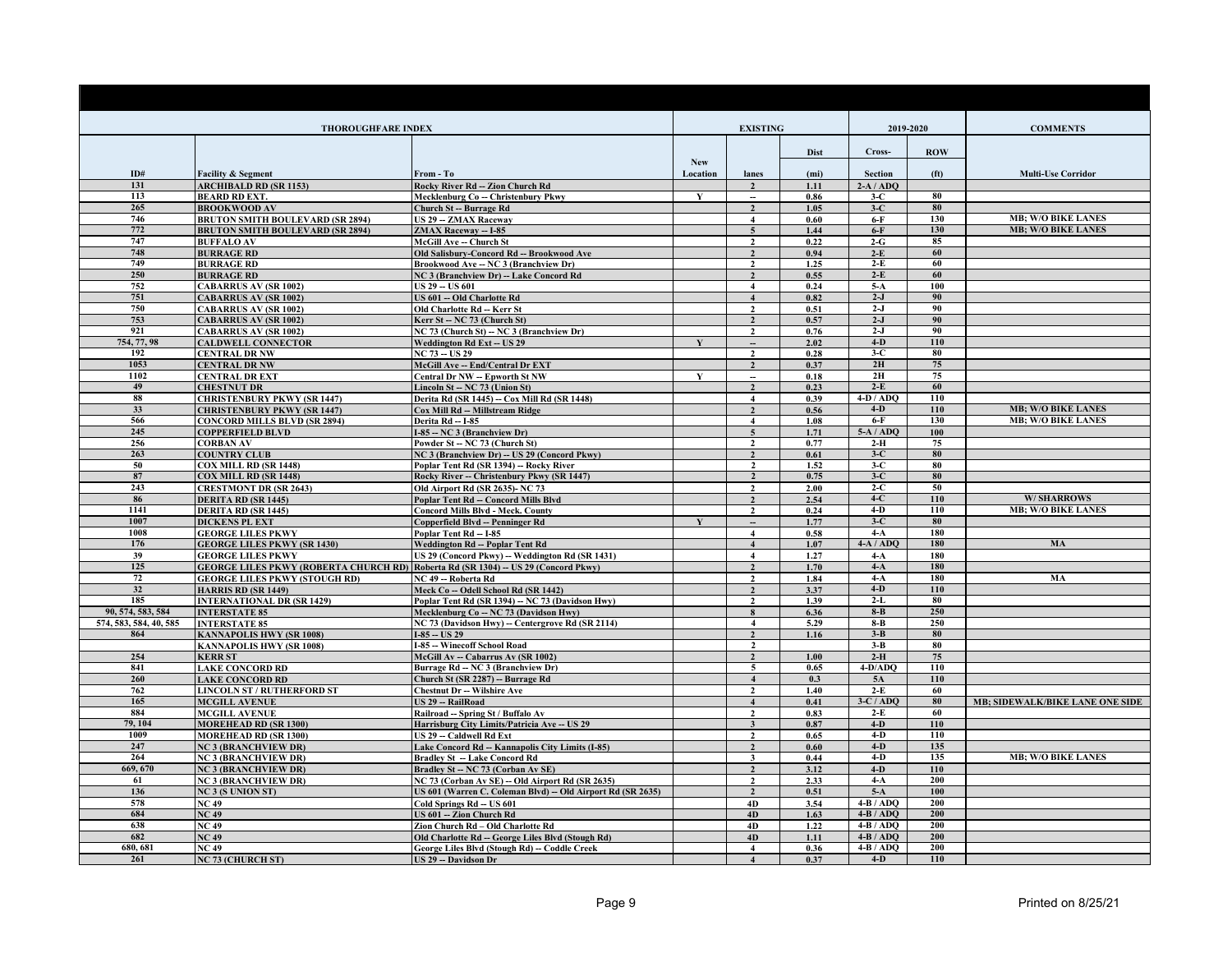| 262               | <b>NC 73 (CHURCH ST)</b>             | Davidson Dr -- Winecoff Ave                                 |   | $\overline{4}$                             | 0.95           | $4-D / ADQ$ | 110 |                           |
|-------------------|--------------------------------------|-------------------------------------------------------------|---|--------------------------------------------|----------------|-------------|-----|---------------------------|
| 252, 694          | <b>NC 73 (CHURCH ST)</b>             | <b>Winecoff Ave -- Douglas Av</b>                           |   | $\mathbf{3}$                               | 0.38           | $3-C$       | 80  |                           |
| 259, 695, 696     | <b>NC 73 (CHURCH ST)</b>             | Douglas Av - Cabarrus Av                                    |   | $\overline{2}$                             | 0.95           | $3-C$       | 80  |                           |
| 697               | <b>NC 73 (CHURCH ST)</b>             | Cabarrus Av - Corban Av                                     |   | $\overline{2}$                             | 0.17           | $3-C$       | 80  |                           |
| 253, 698          | <b>NC 73 (CORBAN AVE)</b>            | Church St -- NC 3                                           |   | $\overline{2}$                             | 0.58           | $3-C$       | 80  |                           |
| 1135              | <b>NC 73 (DAVIDSON DR)</b>           | Church St -- US 29                                          |   | $\overline{2}$                             | 0.27           | $4-D$       | 110 |                           |
| 696, 692, 693     | <b>NC 73 (DAVIDSON HWY)</b>          | <b>US 29 - I 85</b>                                         |   | $\overline{2}$                             | 2.81           | $4-D$       | 135 |                           |
| 699               | <b>NC 73 (MT PLEASANT HWY)</b>       | NC 3 -- Crestmont Dr                                        |   | $\overline{2}$                             | 1.47           | $4-F$       | 100 | <b>MB; W/O BIKE LANES</b> |
| 902               | <b>ODELL SCHOOL RD (SR 1601)</b>     | NC 73 -- Poplar Tent Rd                                     |   | $\overline{2}$                             | 2.84           | $4-D$       | 110 |                           |
| 44                | <b>OLD AIRPORT RD (SR 2635)</b>      | NC 3 -- Crestmont Dr                                        |   | $\overline{2}$                             | 0.87           | $3-C$       | 80  |                           |
| 903               | OLD AIRPORT RD (SR 2635)             | <b>Crestmont Dr - NC 49</b>                                 |   | $\overline{2}$                             | 2.41           | $3-C$       | 80  |                           |
| 47                | <b>OLD CHARLOTTE RD</b>              | Cabarrus Av -- US 601                                       |   | $\overline{2}$                             | 1.10           | $3-C$       | 80  |                           |
| 913               | OLD CHARLOTTE RD (SR 1335, SR 1157)  | US 601 -- Roberta Rd                                        |   | $\overline{2}$                             | 0.32           | $4-D$       | 110 |                           |
| 133               | OLD CHARLOTTE RD (SR 1335, SR 1157)  | Roberta Rd - NC 49                                          |   | $\overline{2}$                             | 1.65           | $4-D$       | 110 |                           |
| 1136              | <b>OLD HOLLAND RD</b>                | <b>Quay Rd EXT - Caldwell Connector</b>                     |   | $\overline{2}$                             | 0.23           | $3-C$       | 80  |                           |
| 251, 922          | OLD SALISBURY-CONCORD RD (SR 1002)   | NC 3 -- Penninger Rd                                        |   | $\overline{2}$                             | 1.33           | $4 - B$     | 130 |                           |
| 1133, 1132        | PENNINGER RD (SR 2113)               | Old Salisbury - Centergrove Rd                              |   |                                            | $\overline{2}$ | $3-C$       | 80  |                           |
| 244               | PENNINGER RD (SR 2113)               | Centergrove Rd -- Old Salisbury-Concord Rd (SR 1002)        |   | $\overline{2}$<br>$\overline{2}$           | 0.9            | $3-C$       | 80  |                           |
| 933, 177          | PITTS SCHOOL RD (SR 1305)            | <b>Poplar Tent - US 29</b>                                  |   | $\overline{2}$                             | 2.49           | $4-D$       | 110 |                           |
|                   |                                      |                                                             |   |                                            |                | $4-D$       | 110 |                           |
| 932               | PITTS SCHOOL RD (SR 1305)            | Roberta Rd - US 29                                          |   | $\overline{2}$                             | 2.83           |             |     |                           |
| 935               | POPLAR TENT RD (SR 1394)             | NC 73 -- Derita Rd                                          |   | $\overline{2}$                             | 4.22           | $4-D$       | 110 | <b>MB; W/O BIKE LANES</b> |
| 936, 1139         | POPLAR TENT RD (SR 1394)             | Derita Rd (SR 1445) -- Woodhaven Place                      |   | $\overline{2}$                             | 1.54           | $4-D$       | 110 |                           |
| 937               | POPLAR TENT RD (SR 1394)             | Woodhaven Place -- George Liles Pkwy (SR 1430)              |   | $\overline{2}$                             | 1.35           | $4-D$       | 110 | <b>MB; W/O BIKE LANES</b> |
| 31                | POPLAR TENT RD (SR 1394)             | George Liles Pkwy - US 29                                   |   | $\overline{2}$                             | 3.09           | $4-D$       | 110 | <b>MB; W/O BIKE LANES</b> |
| 258               | <b>POWDER ST SW</b>                  | Cabarrus Ave - Corban Ave                                   |   | $\overline{2}$                             | 0.07           | $3-C$       | 80  |                           |
| 1132              | <b>QUAY RD (SR 1446)</b>             | <b>Quay Rd Ext - Carolina Lilly</b>                         |   | $\overline{2}$                             | 0.88           | $3-C$       | 80  |                           |
| 1140              | <b>OUAY RD EXT.</b>                  | <b>Quay Rd - Old Holland Rd</b>                             | Y | $\overline{\phantom{a}}$                   | 0.17           | $3-C$       | 80  |                           |
| 953               | <b>ROBERTA RD (SR 1304)</b>          | Old Charlotte Rd -- George Liles Pkwy (Roberta Church Rd)   |   | $\overline{2}$                             | 2.57           | $4-D$       | 110 | MB; N. Side               |
| 952               | ROBERTA RD (SR 1304)                 | George Liles Pkwy (Roberta Church Rd) -- Pitts School Rd    |   | $\overline{2}$                             | 1.44           | $4-D$       | 110 | MB; N. Side               |
| 189               | <b>ROCK HILL CHURCH RD (SR 1414)</b> | Poplar Tent Rd -- Weddington Rd                             |   | $\overline{2}$                             | 1.19           | $3-C$       | 80  |                           |
| 188               | <b>ROCK HILL CHURCH RD (SR 1414)</b> | Weddington Rd -- US 29                                      |   | $\overline{2}$                             | 0.76           | $4-D$       | 110 |                           |
| 956               | <b>ROCKY RIVER RD (SR 1139)</b>      | NC 49 -- Pharr Mill Rd                                      |   | $\overline{2}$                             | 3.91           | $4-D$       | 110 |                           |
| 46                | <b>UNION CEMETERY RD</b>             | Old Charlotte - Sunderland Rd                               |   | $\overline{2}$                             | 0.78           | $2-E$       | 60  |                           |
| 139               | UNION CEMETERY RD RELOCATION         | Sunderland Rd -- US 29 (Rock Hill Church Rd Ext Relocation) | Y | $\overline{\phantom{a}}$                   | 0.58           | $2-E$       | 60  |                           |
| 983               | <b>UNION ST</b>                      | Corban Av -- Manor Av                                       |   | $\mathbf{2}$                               | 1.72           | $2-E$       | 60  |                           |
| 65                | <b>UNION ST</b>                      | Manor Av - NC 3                                             |   | $\overline{2}$                             | 0.68           | $3-C$       | 80  |                           |
| 616               | US 29 (CONCORD PKWY)                 | I-85 S -- Kannapolis Hwy (SR 1008)                          |   | 4D                                         | 0.63           | $6-F$       | 130 |                           |
| 614               | <b>US 29 (CONCORD PKWY)</b>          | Kannapolis Hwy (SR 1008) - Church St (SR 2287)              |   | 4D                                         | 0.18           | $6-F$       | 130 |                           |
| 611, 612, 613     | US 29 (CONCORD PKWY)                 | Church St -- Central Av                                     |   | 4D                                         | 0.95           | $6-F$       | 130 | <b>MB; W/O BIKE LANES</b> |
| 610               | <b>US 29 (CONCORD PKWY)</b>          | <b>Central Av -- Poplar Tent Rd</b>                         |   |                                            | 0.85           | $6-F$       | 130 | <b>MB; W/O BIKE LANES</b> |
| 609               | US 29 (CONCORD PKWY)                 | Poplar Tent Rd - US 601                                     |   | $\overline{\mathbf{4}}$                    | 1.04           | $6-F$       | 130 | <b>MB; W/O BIKE LANES</b> |
| 607               | <b>US 29 (CONCORD PKWY)</b>          | US 601 - Cabarrus Av                                        |   | $\overline{\mathbf{4}}$                    | 0.45           | $6-F$       | 130 | <b>MB; W/O BIKE LANES</b> |
| 606               | <b>US 29 (CONCORD PKWY)</b>          | Cabarrus Av -- Rock Hill Church Rd                          |   | $\overline{4}$                             | 0.28           | $6-F$       | 130 |                           |
| 605               | US 29 (CONCORD PKWY)                 | Rock Hill Church Rd -- George Liles Pkwy                    |   | $\overline{4}$                             | 1.92           | $6-F$       | 130 |                           |
| 604               | US 29 (CONCORD PKWY)                 | <b>George Liles Pkwy - Pitts School Rd</b>                  |   | $\overline{\mathbf{4}}$                    | 1.43           | $6-F$       | 130 |                           |
| 603               | <b>US 29 (CONCORD PKWY)</b>          | <b>Pitts School Rd -- Rocky River</b>                       |   | $\overline{\mathbf{4}}$                    | 1.18           | $6-F$       | 130 |                           |
| 602               | US 29 (CONCORD PKWY)                 | <b>Rocky River -- Bruton Smith Blvd</b>                     |   | 6                                          | 0.73           | $6-F$       | 130 |                           |
| 601               | <b>US 29 (CONCORD PKWY)</b>          | <b>Bruton Smith Blvd -- Morehead Rd</b>                     |   | 6                                          | 0.24           | $6-F$       | 130 |                           |
| 57,96             | US 29 (CONCORD PKWY)                 | Morehead Rd -- Mecklenburg Co                               |   | 6                                          | 0.26           | $6 - B$     | 150 |                           |
| 126,663           | US 601 (WARREN COLEMAN BLVD)         | <b>NC 3 -- Flowes Store Rd</b>                              |   | $\overline{2}$                             |                | $4-D$       | 110 | MA                        |
| 64, 665, 666, 664 | US 601 (WARREN COLEMAN BLVD)         | $NC3 - US29$                                                |   | $\overline{2}$                             | $\overline{4}$ | $4-D$       | 110 | MA                        |
| 524               | <b>WEDDINGTON RD (SR 1431)</b>       | Old Holland Rd -- Bruton Smith Blvd                         |   | $\overline{2}$                             | 0.42           | $4-D$       | 110 |                           |
| 526               | <b>WEDDINGTON RD (SR 1431)</b>       | Bruton Smith Blvd -- Ruben Linker Rd                        |   | $\overline{4}$                             | 1.20           | $4-D$       | 110 |                           |
| 45, 987, 525      | <b>WEDDINGTON RD (SR 1431)</b>       | Ruben Linker Rd -- Rock Hill Ch Rd                          |   | $\overline{2}$                             | 4.61           | $4-D$       | 110 | <b>MB; W/O BIKE LANES</b> |
| 48                | <b>WILSHIRE AVE (SR 1157)</b>        | Old Charlotte Rd - US 601                                   |   | $\overline{2}$                             | 0.94           | $4-D$       | 110 |                           |
| 996               | WILSHIRE AVE (SR 1157)               | US 601 - Union St                                           |   | $\overline{2}$                             | 1.32           | $4-D$       | 110 |                           |
| 266               |                                      |                                                             | Y |                                            | 0.68           | $4-D$       | 110 |                           |
| 190               | <b>WILSHIRE AVE EXT (SR 1157)</b>    | Union St-NC3<br>NC 73 -- I-85                               |   | $\overline{\phantom{a}}$<br>$\overline{2}$ |                | $3-C$       | 80  |                           |
| 191               | WINECOFF SCHOOL RD (SR 1790)         |                                                             |   |                                            | 0.62           | $3-C$       | 80  |                           |
| 1001, 1002, 129   | WINECOFF SCHOOL RD (SR 1790)         | Linker Ave -- S Ridge Rd                                    |   | $\overline{2}$                             | 0.94           |             |     |                           |
| 132, 539, 1003    | ZION CHURCH RD (SR 1482,1155,1153)   | <b>NC 49 -- Flowes Store Rd</b>                             |   | $\overline{2}$                             | 3.75           | $3-C$       | 80  |                           |
|                   | ZION CHURCH RD (SR 1482.1155.1153)   | Wilshire Ave - NC 49                                        |   | $\overline{2}$                             | 1.2            | $3-C$       | 80  |                           |
| 134               | ZION CHURCH RD EAST (SR 1153)        | Zion Church Rd -- US 601                                    |   | $\overline{\mathbf{z}}$                    | 1.62           | $3-C$       | 80  |                           |

|      | <b>COLLECTOR STREET INDEX</b> |                                         |          | <b>EXISTING</b> |      |        | $2019 - 2020$ |                 |
|------|-------------------------------|-----------------------------------------|----------|-----------------|------|--------|---------------|-----------------|
|      |                               |                                         | New      |                 |      |        |               |                 |
| ID#  | <b>Facility &amp; Segment</b> | From - To                               | Location | lanes           | Dist | Cross- | <b>ROW</b>    | <b>Comments</b> |
| 1039 | <b>ARLEE CT</b>               | Central Heights Dr - End / Arlee Ct Ext |          |                 | 0.33 | 2E     | 61            |                 |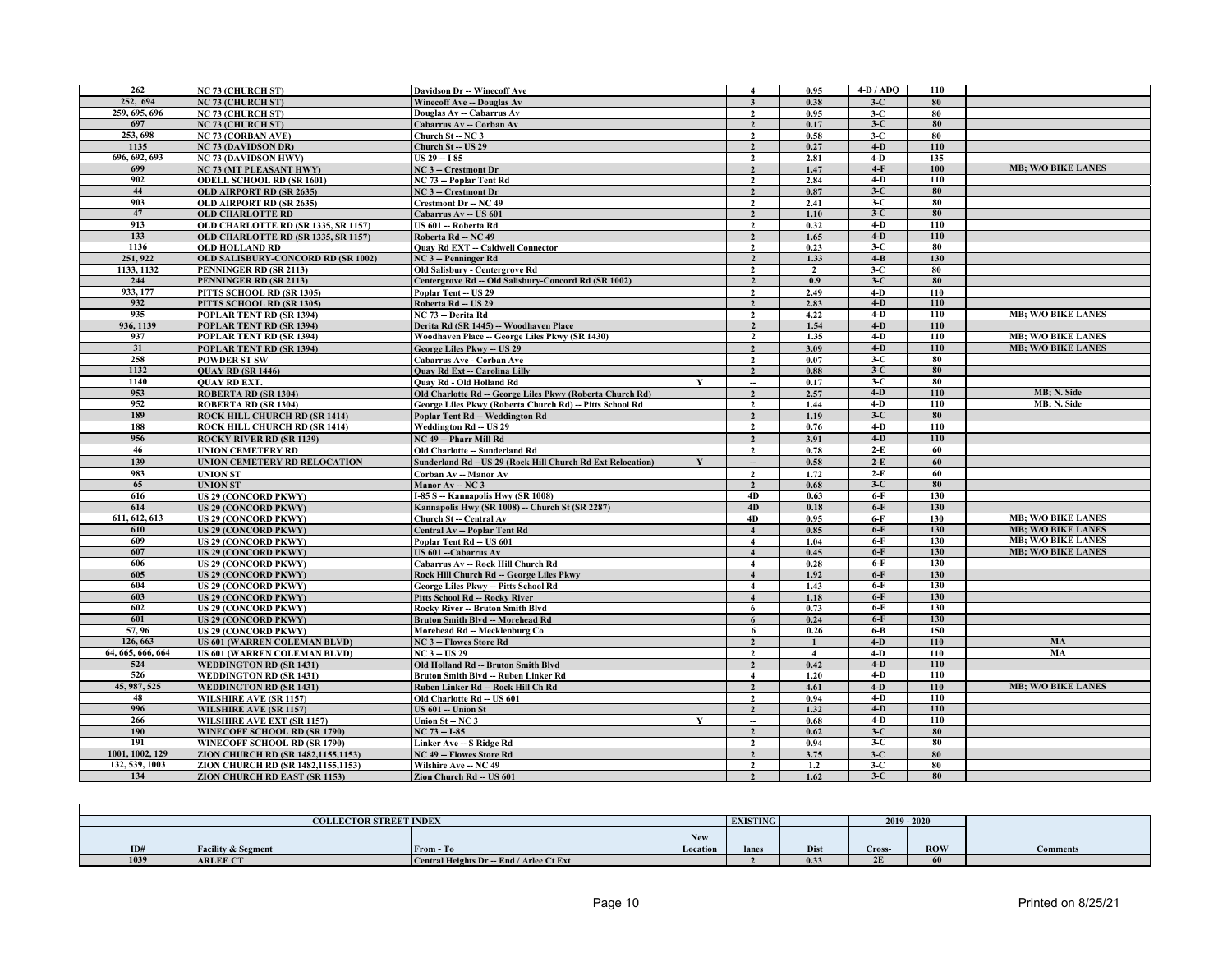| 1063                   | <b>ARLEE CT EXT</b>                 | End / Arlee Ct - Zion Church Rd (SR 1153)                 | $\mathbf Y$  | $\overline{\phantom{a}}$ | 0.48 | 2E    | 60 |  |
|------------------------|-------------------------------------|-----------------------------------------------------------|--------------|--------------------------|------|-------|----|--|
| 1059                   | <b>BRAXTON DRIVE</b>                | Daffodil Ln (SR 2376) -- Piney Church Rd (SR 1154)        |              | $\overline{2}$           | 0.29 | 2H    | 75 |  |
| 249                    | <b>BROOKWOOD AV</b>                 | Harris St - Church St                                     |              | $\overline{\mathbf{z}}$  | 0.67 | $3-C$ | 80 |  |
| 1090                   | <b>BURNING EMBERS LN</b>            | Firebrick Ln -- Falls Lake Dr                             |              | $\overline{2}$           | 0.42 | 2H    | 75 |  |
| 1036                   | <b>CENTRAL DR NW</b>                | NC 73 -- Mills Ave                                        |              | $\overline{2}$           | 1.06 | 3C    | 80 |  |
| 1084                   | <b>CENTRAL DR NW</b>                | <b>US 29 -- McGill Ave</b>                                |              | $\mathcal{L}$            | 0.84 | 3C    | 80 |  |
| 1141                   | <b>CENTRAL HEIGHTS DR</b>           | NC 49 - Zion Church Rd                                    |              | $\overline{2}$           | 1.11 | 3C    | 80 |  |
| 1083                   |                                     |                                                           |              |                          |      | 2E    | 60 |  |
|                        | CESSNA DR (SR 1443)                 | Odell School Rd -- Trail Rd                               |              | $\overline{2}$           | 0.36 |       |    |  |
| 1117                   | <b>CLARK CREEK PKWY (SR 2930)</b>   | Ellenwood Rd (SR 1461) - Mecklenburg County               |              | $\overline{2}$           | 0.95 | 3C    | 80 |  |
| 1116                   | <b>CLOVER RD NW</b>                 | Pitts School Rd (SR 1305) -- Clearwater Dr                |              | $\overline{2}$           | 0.50 | 2E    | 60 |  |
| 1050                   | <b>COCHRAN ROAD (SR 1306)</b>       | Pitts School Rd (SR 1305) -- Roberta Rd (SR 1304)         |              | $\overline{2}$           | 0.92 | 3C    | 80 |  |
| 1056                   | <b>CONCORD FARMS RD</b>             | Weddington Rd (SR 1431) -- Concord Farms Ext.             |              | $\overline{2}$           | 0.87 | 3C    | 80 |  |
| 1096                   | <b>CONCORD FARMS RD EXT</b>         | Concord Farms Rd (SR 1432) -- US 29/Roberta Church Rd     | Y            | $\overline{\phantom{a}}$ | 0.45 | 3C    | 80 |  |
| 1105                   | <b>COZART AVE SW</b>                | Lincoln St -- Georgia St                                  |              | $\overline{2}$           | 0.18 | 2H    | 75 |  |
| 1065                   | <b>CRESTSIDE DRIVE SE</b>           | Branchview Dr (NC 3) - Corban Ave/Mt Pleasant Hwy (NC 73) |              | $\mathbf{2}$             | 0.93 | 2G    | 85 |  |
| 1080                   | <b>DAFFODIL LN (SR 2376)</b>        | <b>Braxton Dr</b> -- Scottland Dr                         |              | $\overline{2}$           | 0.43 | 2H    | 75 |  |
| 1069                   | <b>DC DRIVE (SR 2320)</b>           | Zion Church Rd (SR 1153) -- End / DC Dr Ext               |              | $\overline{2}$           | 0.65 | 2E    | 60 |  |
| 1011                   | <b>DC DRIVE EXT</b>                 | End / DC Dr -- Braxton Dr                                 | $\mathbf{v}$ | $\overline{\phantom{a}}$ | 0.58 | 2E    | 60 |  |
| 1027                   | <b>DEAL STREET SE</b>               | Mt Pleasant Hwy (NC 73) - Old Salisbury-Concord Rd        |              | $\mathbf{2}$             | 0.67 | 2H    | 75 |  |
| 1010                   | <b>DRAKE MILL LN</b>                | Rocky River Rd(SR 1139) -- Greene Mill Ave SW             |              | $\overline{2}$           | 1.15 | 3C    | 80 |  |
| 1107                   | <b>DRAKE MILL LN EXT</b>            | Greene Mill Rd -- Flowes Store Rd (SR 1132)               | Y            | $\overline{\phantom{a}}$ | 1.01 | 3C    | 80 |  |
| 1073                   |                                     | Harris Rd (SR 1449) -- Clark Creek Pkwy (SR 2930)         |              | $\overline{2}$           | 0.79 | 3C    | 80 |  |
| 1078                   | ELLENWOOD RD (SR 1461)              |                                                           |              |                          | 0.32 | 3C    | 80 |  |
|                        | ELLENWOOD RD EXT / CLARK CREEK PKWY | Aragorn Ln -- Benjamin Walker Ln                          | Y            |                          |      |       |    |  |
| 1103                   | <b>EPWROTH ST NW</b>                | Central Dr Ext -- Liske Ave NW                            |              | $\overline{\mathbf{2}}$  | 0.25 | 2H    | 75 |  |
| 1079                   | <b>EVA DR NW</b>                    | Poplar Tent Rd - Poplar Tent Rd                           |              | $\mathbf{2}$             | 1.60 | 2E    | 60 |  |
| 1038                   | <b>FALCON DR</b>                    | Zion Church Rd (SR 1152) -- End/Flintridge Dr Ext         |              | $\overline{2}$           | 0.87 | 2H    | 75 |  |
| 1142                   | <b>FALLS LAKE DR</b>                | Burning Embers Ln - Central Heights Dr                    |              | $\overline{2}$           | 0,44 | 2H    | 75 |  |
| 1094                   | <b>FARMWOOD BLVD SW</b>             | Roberta Rd -- Woodcrest Dr                                |              | $\overline{2}$           | 0.19 | 3C    | 80 |  |
| 1109                   | <b>FIREBRICK LN SW</b>              | Hearth Ln SW -- Burning Embers Ln                         |              | $\mathbf{2}$             | 0.11 | 2H    | 75 |  |
| 1101, 1121, 1113, 1130 | <b>FLINTRIDGE DR EXT</b>            | Zion Church Rd (SR 1152) -- Flowes Store Rd               | $\mathbf{v}$ | $\overline{\phantom{a}}$ | 1.45 | 2H    | 75 |  |
| 1115                   | <b>FULTON CT</b>                    | US 601 - Manteo Dr Ext                                    |              | $\overline{2}$           | 0.16 | 2E    | 60 |  |
| 1066                   | <b>GEORGIA ST SW</b>                | Corban Ave SW -- Cozart Ave                               |              | $\overline{2}$           | 0.98 | 2H    | 75 |  |
| 1055                   | <b>GOODMAN RD (SR 1441)</b>         | Poplar Tent Rd (SR 1394) - Glen Afton Blvd                |              | $\overline{2}$           | 1.14 | $3-C$ | 80 |  |
| 1086                   | <b>GREEN STREET SW</b>              | Roberta Rd (SR 1304) - Old Charlotte Rd (SR 1157)         |              | $\overline{2}$           | 0.70 | 2E    | 60 |  |
| 1026                   | <b>HARRIS STREET NW</b>             | Brookwood Ave NW - Morton Ave NW                          |              | $\overline{2}$           | 0.92 | 2H    | 75 |  |
| 1047                   | <b>HEARTH LN SW</b>                 | Rocky River Rd (SR 1139) -- Firebrick Ln                  |              | $\mathcal{L}$            | 0.30 | 2H    | 75 |  |
| 1041                   | <b>HEDGEMORE CT (SR 1433)</b>       | Pitts School Rd - End / Hedgemore Ct Ext                  |              | $\overline{\mathbf{z}}$  | 0.55 | 2H    | 75 |  |
| 1022                   | <b>HEDGEMORE CT EXT</b>             | Hedgemore Ct -- Windswept Rd                              | $\mathbf{v}$ |                          | 0.54 | 2H    | 75 |  |
| 1125                   | <b>HEGLAR RD</b>                    | NC 49 - Old Airport Rd                                    |              | $\overline{2}$           | 0.78 | 3C    | 80 |  |
| 1075                   | <b>HIGH MEADOW DR (SR 1274)</b>     | Rocky River Rd -- End / High Meadow Dr Ext                |              | $\overline{2}$           | 0.65 | 2E    | 60 |  |
| 1070                   | <b>HIGH MEADOW DR EXT</b>           | High Meadow Dr - Zion Church Rd (SR 1152)                 | Y            |                          | 0.87 | 2E    | 60 |  |
| 1076                   |                                     |                                                           |              | $\overline{\phantom{a}}$ |      | 3C    | 80 |  |
| 1093                   | <b>JOHN O HAMMONS DR NW</b>         | <b>Bruton Smith Blvd -- Scott Padgett Pkwy</b>            |              | $\overline{2}$           | 0.27 | 2H    | 75 |  |
|                        | <b>KISER WOODS DRIVE SW</b>         | Central Heights Dr - Kendra Dr SW                         |              | $\overline{2}$           | 0.23 |       |    |  |
| 1057                   | <b>LAUREL VIEW DRIVE NW</b>         | George Liles Pkwy -- Sunberry Ln Ext                      |              | $\overline{2}$           | 0.28 | 3C    | 80 |  |
| 1028                   | <b>LAWNDALE AVE SE</b>              | Union St S - NC 3                                         |              | $\overline{2}$           | 0.67 | 2E    | 60 |  |
| 1104                   | <b>LISKE AVE NW</b>                 | <b>Epworth St NW -- White St NW</b>                       |              | $\overline{2}$           | 0.18 | 2H    |    |  |
| 1037                   | <b>MANOR AVE SW</b>                 | <b>Union St S - US 601</b>                                |              | $\mathbf{2}$             | 0.80 | 3C    | 80 |  |
| 1114                   | <b>MANTEO DR</b>                    | Flowe Store Rd -- End/Manteo Dr Ext                       |              | $\mathcal{L}$            | 0.36 | 2E    | 60 |  |
| 1012                   | <b>MANTEO DR EXT</b>                | Fulton Ct -- Manteo Dr                                    | $\mathbf{V}$ | $\overline{\phantom{a}}$ | 0.47 | 2E    | 60 |  |
| 1111                   | <b>MILLS AVE NW</b>                 | Kannapolis Hwy (SR 1008) - Central Dr                     |              | $\mathbf{\cdot}$         | 0.10 | 3C    | 80 |  |
| 1021                   | MILLSTREAM RIDGE DR                 | <b>Clark Creek Pkwy - Christenbury Pkwy</b>               |              | $\overline{2}$           | 0.68 | 2H    | 75 |  |
| 1020                   | <b>MORTON AVE NW</b>                | Harris St NW -- Davidson Dr NW                            |              | $\overline{2}$           | 0.22 | 3C    | 80 |  |
| 1035                   | <b>MOSS FARM ST EXT</b>             | Harris Rd (SR 1449) -- Odell School Rd                    | Y            | $\overline{\phantom{a}}$ | 1.51 | 3C    | 80 |  |
| 1032                   | <b>MOSS FARM ST NW</b>              | <b>Moss Plantation Ave NW -- Harris Rd (SR 1449)</b>      |              | $\overline{2}$           | 0.55 | 3C    | 80 |  |
| 1068                   | <b>MOSS PLANTATION AVE NW</b>       | <b>Ravenscroft Dr -- End/Moss Plantation Ave NW Ext</b>   |              | $\overline{2}$           | 1.42 | 3C    | 80 |  |
| 1025                   | <b>MOSS PLANTATION AVE NW EXT</b>   | Moss Plantation Ave NW -- Odell School Rd                 | $\mathbf{V}$ | $\overline{\phantom{a}}$ | 0.45 | 3C    | 80 |  |
| 1085                   | <b>MOTORSPORTS DR</b>               | Stough Rd (SR 1309) -- End / Motorsports Dr Ext           |              | $\overline{2}$           | 0.32 | 3C    | 80 |  |
| 1127                   | <b>MOTORSPORTS DR EXT</b>           | Motorsports Dr -- Blackwelder Rd (SR 1307)                | Y            |                          | 0.68 | 3C    | 80 |  |
| 1017                   |                                     |                                                           |              | $\overline{\phantom{a}}$ |      | 2E    | 60 |  |
| 1071                   | <b>NEISLER RD (SR 2404)</b>         | Gold Hill Rd - Old Salisbury-Concord Rd                   |              | $\overline{2}$           | 1.39 | 2E    | 60 |  |
|                        | <b>NEISLER RD EXT</b>               | Old Salisbury-Concord Rd -- Penninger Rd                  | Y            | $\overline{\phantom{a}}$ | 1.47 |       |    |  |
| 1014                   | <b>NEISLER RD EXT</b>               | Penninger Rd -- Centergrove Rd                            | Y            |                          | 0.51 | 2E    | 60 |  |
| 1042                   | <b>NEW PROPOSED RD</b>              | Zion Church Rd (SR 1153) -- Flowes Store Rd (SR 1132)     | $\mathbf{v}$ |                          | 0.86 | 2H    | 75 |  |
| 1024                   | <b>NEW PROPOSED RD</b>              | Pitts School Rd SW (SR 1305) -- US 29 (Concord Pkwy)      | $\mathbf{v}$ | $\overline{\phantom{a}}$ | 0.24 | 2H    | 75 |  |
| 1095                   | <b>OLD SOUTH CT</b>                 | Saddlewood Cir -- End / Old South Ct Ext                  |              | $\overline{\mathbf{z}}$  | 0.07 | 2H    | 75 |  |
| 1054                   | <b>OLD SOUTH CT EXT</b>             | Old South Ct - Union Cemetery Rd                          | Y            | $\overline{\phantom{a}}$ | 1.22 | 2H    | 75 |  |
| 1081                   | <b>OLD SPEEDWAY DRIVE NW</b>        | Montgrove Place NW -- Poplar Tent Road                    |              | $\overline{2}$           | 0.79 | 2H    | 75 |  |
| 1124                   | PERRY ST                            | Pitts School Rd NW (SR 1305) - US 29 (Concord Pkwy)       |              | $\overline{2}$           | 0.28 | 2H    | 75 |  |
| 1082                   | PINEY CHURCH RD                     | Zion Church Rd (SR 1153) -- Flowes Store Rd (SR 1132)     |              | $\mathcal{L}$            | 2.29 | 2H    | 75 |  |
| 1033                   | POPLAR CROSSING DR NW               | Poplar Tent Rd -- George Liles Pkwy                       |              |                          | 0.52 | 3C    | 80 |  |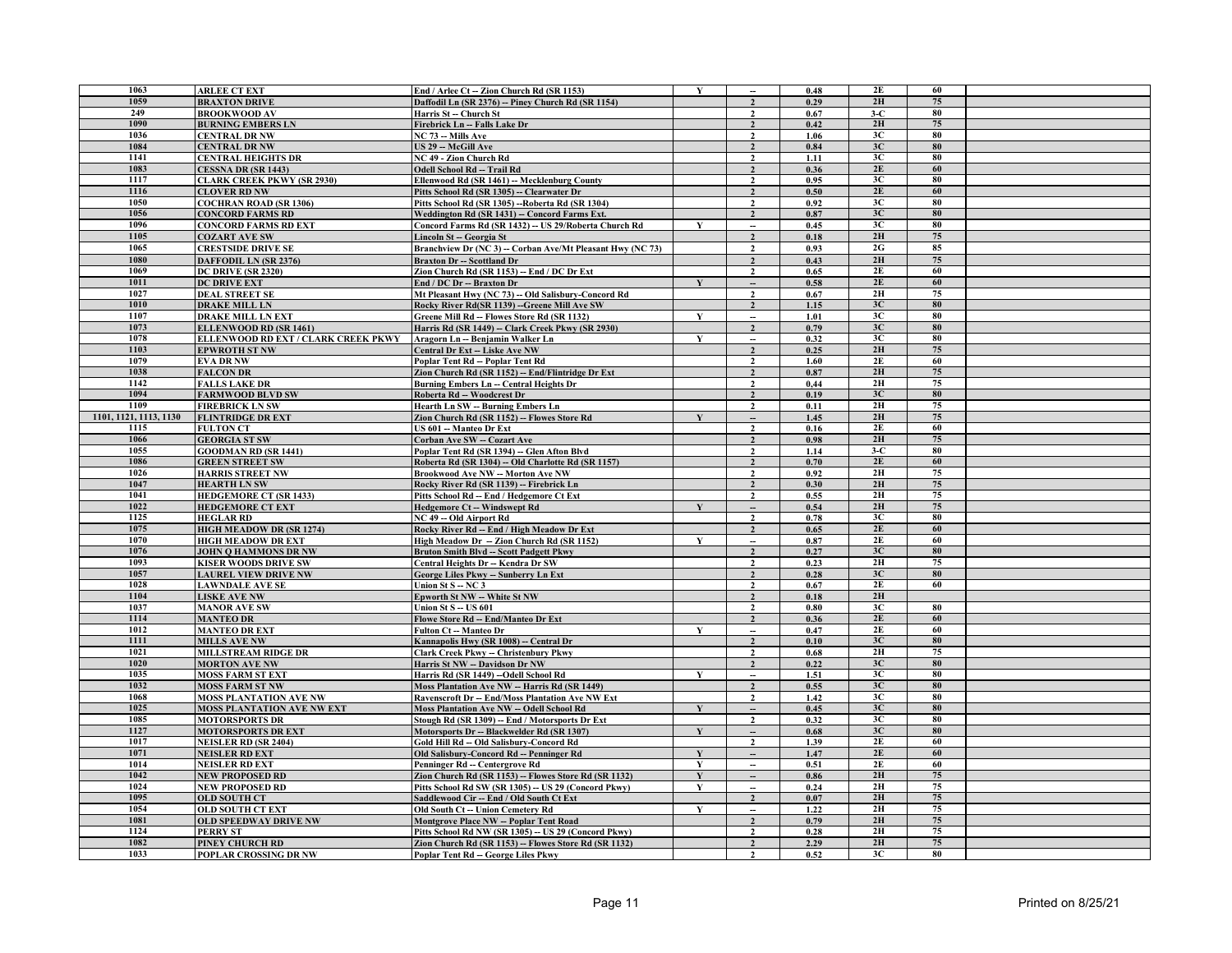| 1122       | <b>RED TIP DR SE</b>          | Crestmont Dr (SR 2643) -- End                        |       | 0.16 | 2H    | 75        |  |
|------------|-------------------------------|------------------------------------------------------|-------|------|-------|-----------|--|
| 1034       | <b>RED TIP RD EXT</b>         | Red Tip Dr -- Pleasant Hill Dr                       | $-$   |      | 2E    | 60        |  |
| 1087       | <b>ROBINS WAY SW</b>          | US 29 (Concord Pkwy) -- Pitts School Rd NW (SR 1305) |       | 0.33 | 2H    | 75        |  |
| 1100       | <b>SADDLEWOOD CIR SW</b>      | Woodcrest Dr SW -- Old South CT                      |       | 0.13 | 3C    | 80        |  |
| 1061       | <b>SCOTT PADGETT PKWY NW</b>  | Bruton Smith Blvd -- John O Hammons Dr NW            |       | 0.12 | 3C    | 80        |  |
| 1051       | <b>SCOTTLAND DR (SR 2910)</b> | Daffodil Ln -- Piney Church Rd                       |       | 0.17 | 2H    | 75        |  |
| 1112       | <b>SPRING ST NW</b>           | Brookwood Ave NW - Old Salisbury-Concord             |       | 1.08 | 2H    | 75        |  |
| 1058       | <b>SPRING ST SW</b>           | <b>Old Salisbury-Concord -- Wilshire Ave</b>         |       | 1.24 | 2H    | 75        |  |
| 1044       | <b>STOWE LN EXT</b>           | <b>Bruton-Smith Blvd -- Caldwell Connector</b>       | $- -$ | 0.17 | $3-C$ | 80        |  |
| 1092, 1098 | <b>SUNBERRY LN EXT</b>        | Laurel View Dr NW - Weddington Rd (SR 1431)          | $-$   | 0.33 | 3C    | 80        |  |
| 1110       | <b>TRAIL RD</b>               | Cessna Dr (SR 1443) -- End / Trail Rd Ext            |       | 0.40 | 2E    | 60        |  |
| 1089       | <b>TRAIL RD EXT</b>           | Trail Rd -- Goodman Rd                               | $- -$ | 0.66 | 2E    | 60        |  |
| 144        | <b>TRANSIT CT</b>             | $US 29 - End$                                        |       | 0.25 | 2E    | $40 - 95$ |  |
| 1015       | <b>TRIBECK</b>                | <b>US 29 - Pitts School Rd (SR 1305)</b>             | $-$   | 1.05 | 2H    | 75        |  |
| 1040       | <b>UNION CEMETERY ROAD SW</b> | <b>Old Charlotte Rd -- Wilshire Ave SW</b>           |       | 0.48 | 2H    | 75        |  |
| 1016       | <b>UNION ST N</b>             | Buffalo Ave - Corban Ave                             |       | 0.68 | 2G    | 85        |  |
| 1045       | <b>VILLAGE COMMONS ST NW</b>  | <b>NC 73 -- Moss Plantation Ave NW</b>               |       | 0.35 | 3C    | 80        |  |
| 1067       | WHIPPOORWILL LN (SR 3010)     | Falcon Dr -- End / Whippoorwill Ln Ext               |       | 0.23 | 2H    | 75        |  |
| 1064       | <b>WHIPPOORWILL LN EXT</b>    | Whippoorwill Ln -- Flowes Store Rd                   | --    | 0.26 | 2H    | 75        |  |
| 1123       | WHITE ST NW                   | Liske Ave -- Cabarrus Ave W                          |       | 0.52 | 2H    | 75        |  |
| 1031       | <b>WINDSWEPT RD NW</b>        | George W Liles -- End/Hedgemore Ct Ext               |       | 0.38 | 2H    | 75        |  |
| 1108       | <b>WOODCREST DR SW</b>        | Farmwood Blvd SW -- Saddlewood Cir SW                |       | 0.09 | 3C    | 80        |  |